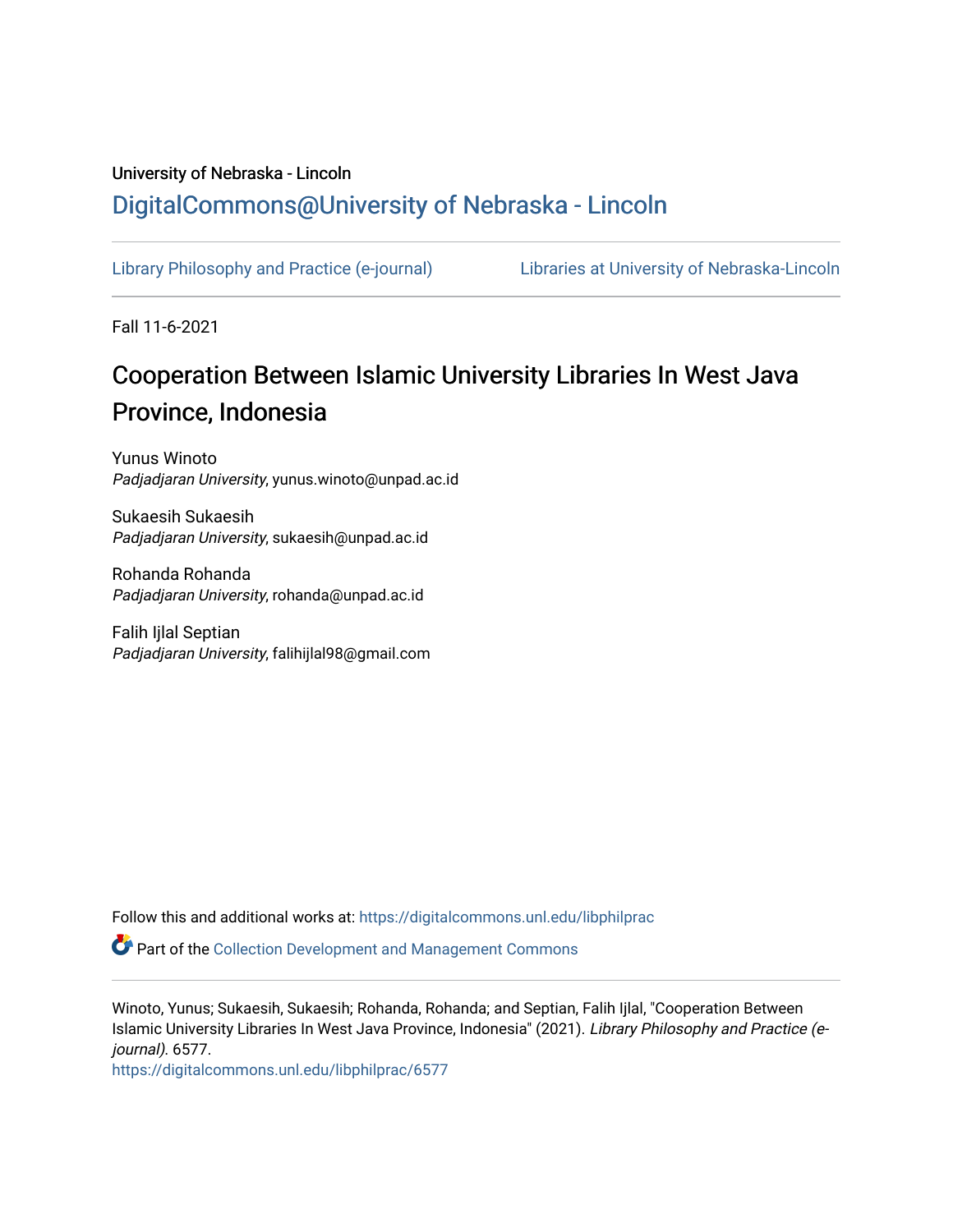### **Cooperation Between Islamic University Libraries In West Java Province, Indonesia**

Yunus Winoto Padjadjaran University [yunus.winoto@unpad.ac.id](mailto:yunus.winoto@unpad.ac.id)

Sukaesih Padjadjaran University [sukaesih@unpad.ac.id](mailto:sukaesih@unpad.ac.id)

Rohanda Padjadjaran University rohanda@unpad.ac.id

Falih Ijlal Septian Padjadjaran University [Falihijlal98@gmail.com](mailto:Falihijlal98@gmail.com)

#### ABSTRACT

The occurrence of the very rapid development of science marked by the abundance of various scientific publications, both in printed form and in electronic form, requires a swift response from library managers. However, there are limitations in most libraries, especially university libraries in developing countries such as Indonesia, so it seems very unlikely to meet the information needs of all library users. Therefore, building a collaborative network between libraries is a very appropriate choice. This study aims to determine the cooperation network between Islamic university libraries in West Java, Indonesia. The method used in this research is the descriptive survey method. The population in this study was the library of Islamic universities in West Java Province as many as 70 Islamic universities, and the sampling technique was carried out by census. Based on the results of the research, it is known that several motivations encourage Islamic university libraries to establish collaborative networks, including to meet the needs of collections that cannot be provided by the libraries they manage, to increase the knowledge and skills of library managers and to access information between libraries based online. As for the cooperation network model they want, namely building a collaborative network between Islamic university libraries throughout the West Java region with the Sunan Gunung Jati State Islamic University library and the Syeh Nurjati State Islamic Institute Library as nodes and coordinators in these collaborative activities.

Keywords: cooperation between libraries, collection development, Islamic university libraries, West Java Indonesia.

#### **A. INTRODUCTION**

The existence of libraries in higher education institutions in Indonesia has a function and role that is quite important to support the implementation of the Tri Dharma of Higher Education from its parent institution. Through the provision of sources of information, both printed and electronic, it is hoped that it can meet the needs of the academic community of the educational institution so that the role of the university library as the heart of educational programs can be realized. Regarding the library's existence as a learning infrastructure in higher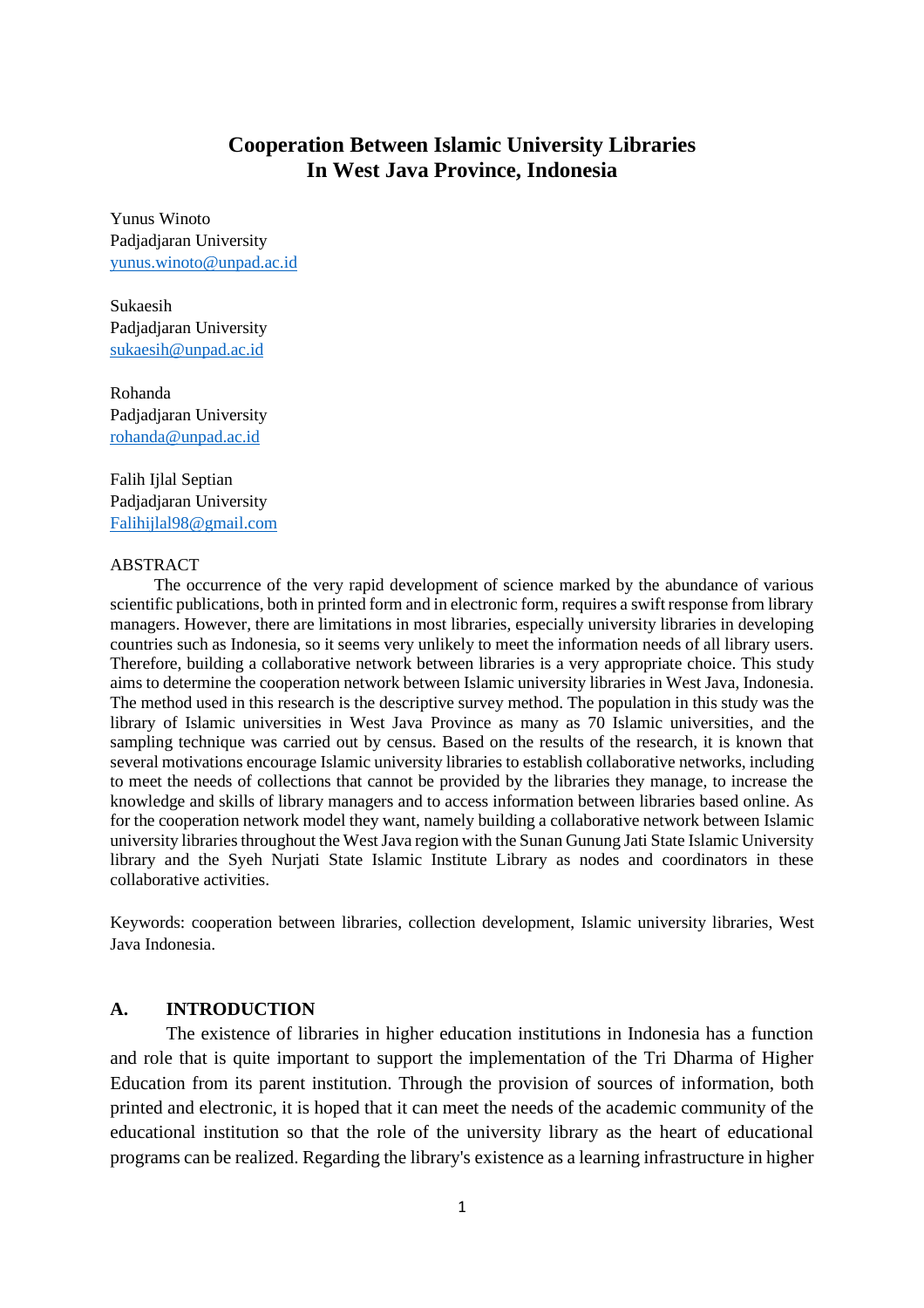education institutions in Indonesia, referring to Government Regulation Number 30 of 1990 concerning Higher Education Article 106 states that students have the right to use learning facilities in the context of the smooth learning process. As for the learning facilities and infrastructure, it is explained in the Regulation of the Minister of Education and Culture of the Republic of Indonesia Number 3 of 2020 concerning National Education Standards Article 33, stating that the standard of learning facilities and infrastructure is a minimum criterion of facilities and infrastructure by the needs of the content and learning process in the context of graduate learning outcomes. The standard of learning facilities includes books, electronic books, and a repository, while the learning infrastructure is the library.

Speaking of higher education institutions, there are also Islamic universities in the West Java Province of Indonesia, apart from public universities. According to data from the coordinator of Islamic higher education institutions in West Java, about 70 Islamic higher education institutions in West Java Province are spread over nearly 20 cities and regencies. Of the 70 Islamic universities, two are state universities, namely the Islamic University of Sunan Gunung Jati, Bandung and the State Islamic Institute of Islamic Religion, Syeh Nurjati Cirebon, and the rest are Islamic universities with private status. The number of Islamic universities is as follows:



Figure : 1 Number of Islamic Universities in West Java Province Source : Koodinator Peguruan Tinggi Islam Provinsi Jawa Barat, 2019

Then, in line with the development of science, which is marked by the abundance of various scientific publications, both in printed, electronic and information technology-based forms, it has become a particular problem for several Islamic university libraries in Indonesia, primarily related to the procurement and management of these information sources. Some Islamic university libraries have encountered problems such as the lack of human resources who have the expected competencies, limited library facilities, budget constraints and not all Islamic university libraries in West Java have implemented information and communication technology in supporting library operations. Realizing the limitations faced by several Islamic university libraries in West Java has encouraged them to build a collaborative network between libraries.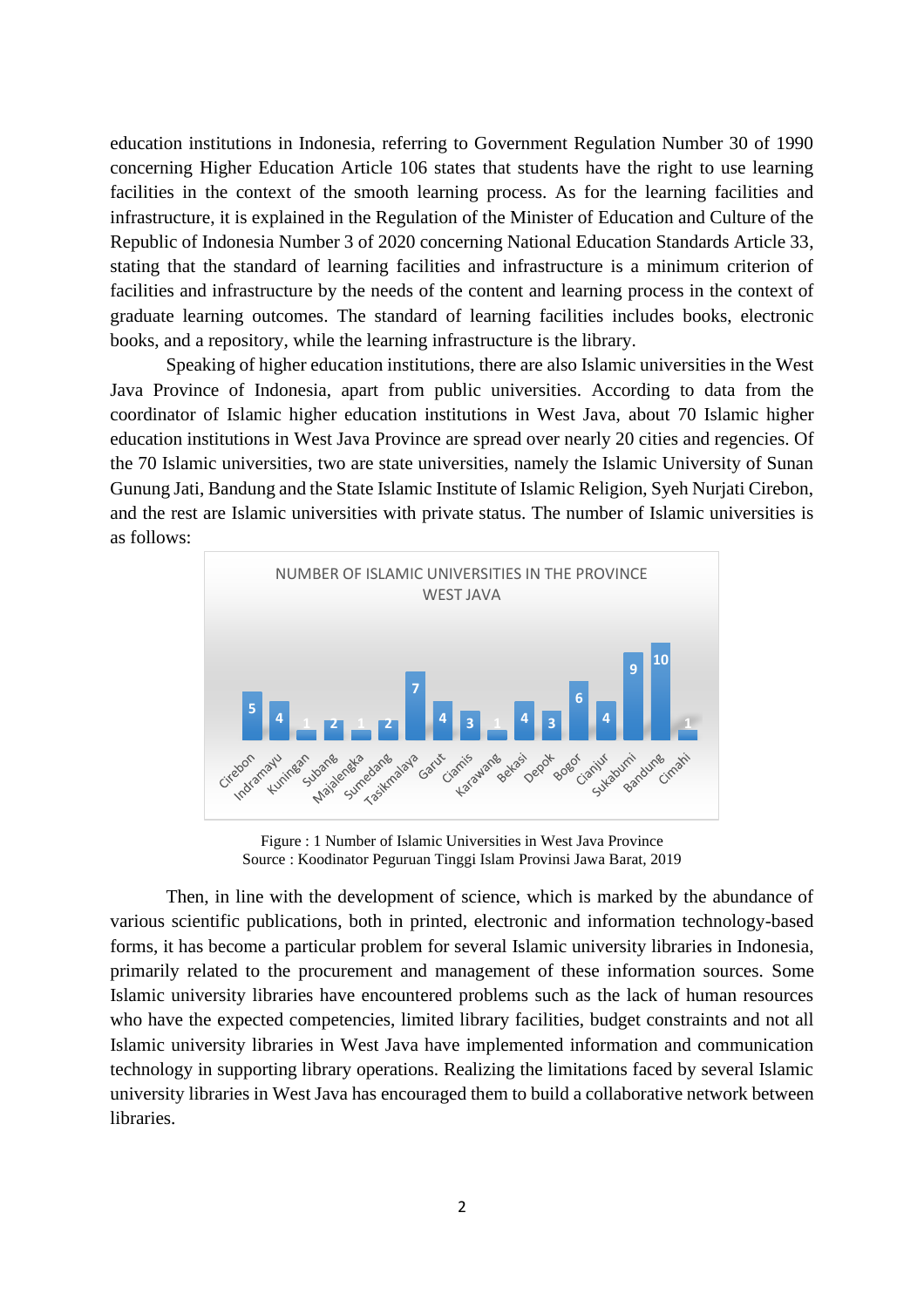Regarding the collaborative network between libraries, Suwarno (2014) defines the network as a system of relations between libraries that are regulated and structured according to various forms of agreement, which allows continuous communication and delivery of bibliographic information and other information. Meanwhile, Sulistyo Basuki (1996) distinguishes between the concepts of library cooperation and information networks. The definition of library cooperation is a form of cooperation between two (2) or more libraries without questioning whether these activities use information technology assistance or not. Meanwhile, the notion of an information network is a form of cooperation that emphasizes the use of information technology devices. The members involved in the cooperation network are limited to library institutions and other information centers such as information documentation centres and information analysis and referral centres.

The establishment of a collaborative network between libraries is not only due to the increasingly rapid development of science which is marked by the delegation of various scientific publications, but it is also due to the development of information and communication technology that supports management activities and access to information quickly without being limited by distance and time. In addition, through this collaborative network, the library can meet its users' information needs, which cannot be provided in the library it manages. Therefore, researchers are interested in studying the cooperation network between Islamic university libraries in West Java. This study aimed to determine the motivation, the expected form of cooperation, and the model of cooperation that allows Islamic university libraries to be carried out in West Java. The method used in this research is the descriptive survey method.

#### **B. LITERATURE REVIEW**

In line with the rapid development of science and information and communication technology today, cooperation between libraries has become a must. With the abundance of various scientific publications, a library cannot meet all the needs of its many and varied users without collaborating with libraries or other information institutions. Various advantages can be obtained through cooperation between libraries, such as saving on facilities, costs, human labor, and time (Sulistyo-Basuki, 2996; Suprihati, 2004).

The principle of cooperation between libraries is carried out because it is assumed that no one library has a complete collection, so cooperation with other libraries is needed. Various forms of library cooperation are commonly carried out, such as cooperation in the procurement of collections, cooperation in the exchange and redistribution of collections, cooperation in collection processing, cooperation in providing facilities, cooperation in lending between libraries, cooperation between librarians, cooperation in the preparation of master catalogues and cooperation in providing information services.

Still about cooperation between libraries Michael Sinclair (1999); Evans (2000) states that there are four models of library cooperation, namely:

1) Type A is a bilateral exchange model. In this cooperation model, the two libraries exchange information resources. In practice, each library involved in this cooperation must first agree on the number and value of information sources or collections to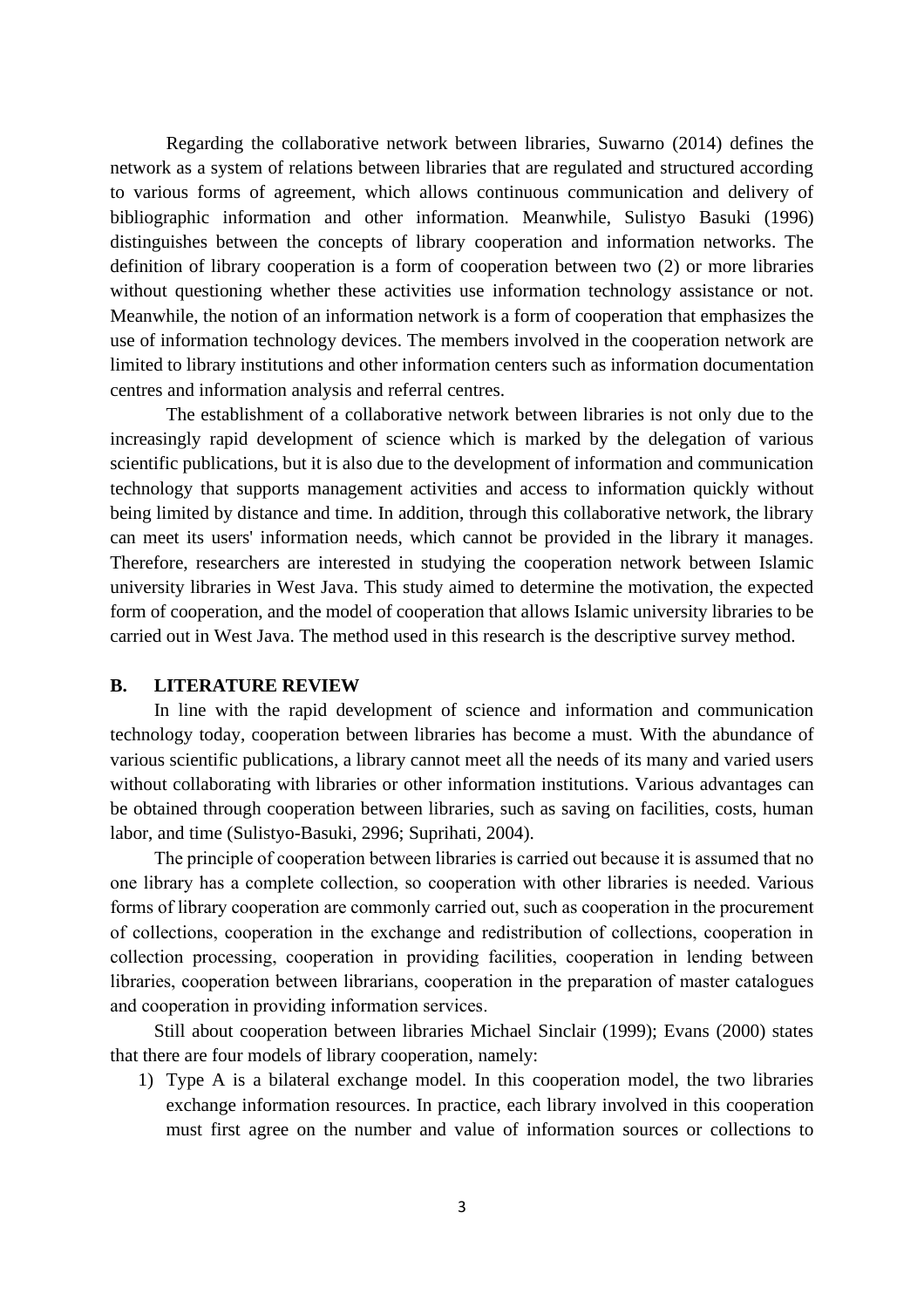collaborate. In addition, usually in this cooperation, there is an evaluation or review in every specific period, for example, every six months, every one year or every two years;

- 2) Type B is a pooling model. This cooperation model is a development of the type A model. In this model, several libraries collaborate by submitting collections to the library appointed to be the cooperation coordinator. Furthermore, each library involved in the cooperation can borrow other collections not owned by the library it manages.
- 3) Type C is the dual-service model. In this cooperation model, two or more library institutions collaborate to take advantage of the facilities of one of the participants (libraries) in producing joint outputs. The term dual-service is used to distinguish it from the previous cooperation model and emphasizes that all participants, including the facilitator, play a role in the shared output.
- 4) Type D is the service centre model. In this cooperative model, some libraries use the services of institutions that facilitate the collection and processing of materials for each library and not for general output.

Then in reviewing the cooperation network between libraries, several previous studies are references in conducting this research, including research conducted by Yunus Winoto et al. (2013) researching collection development activities in private university libraries in the eastern Priangan area West Java Province. The method used in this research uses a qualitative approach with the type of case study research. Based on the results of the study, it is known that several Islamic university libraries in the East Priangan area of West Java, such as the Siliwangi University Library and the Galuh Ciamis University Library, indicate that each stage in the development of collections, such as user needs analysis, selection policy-making, collection selection, collection procurement and stages evaluation has been carried out by the collection development team but has not been carried out optimally. Meanwhile, the weeding stage of library materials cannot be carried out because it faces several obstacles such as limited personnel, the absence of standard operating procedures (SOP) in conducting weeding collections, and the number of collections is still small.

Another study was conducted by Tati Sumiati (2012) entitled a study on the cooperation between private university libraries in Kopertis Region IV, West Java. The method used is the descriptive method. From the results of the study, it is known that the cooperation between private university libraries in West Java is carried out because of the development of science and the development of information technology which is very rapid today and the limitations they face such as human resources, facilities, funds, etc. there is cooperation. Meanwhile, Rohanda et al. (2015) conducted a study entitled, Collection development strategy at several state Islamic universities in West Java and Banten Province. The method used is the descriptive method. Based on the study results, it is known that the strategy in collection development is based on building a collection that is by the demands, interests and tastes of library users while maintaining the quality of the collection.

#### **C. RESEARCH METHOD**

This study examines the cooperation network between Islamic university libraries in West Java Province. The method used in the study uses a descriptive method, namely a method that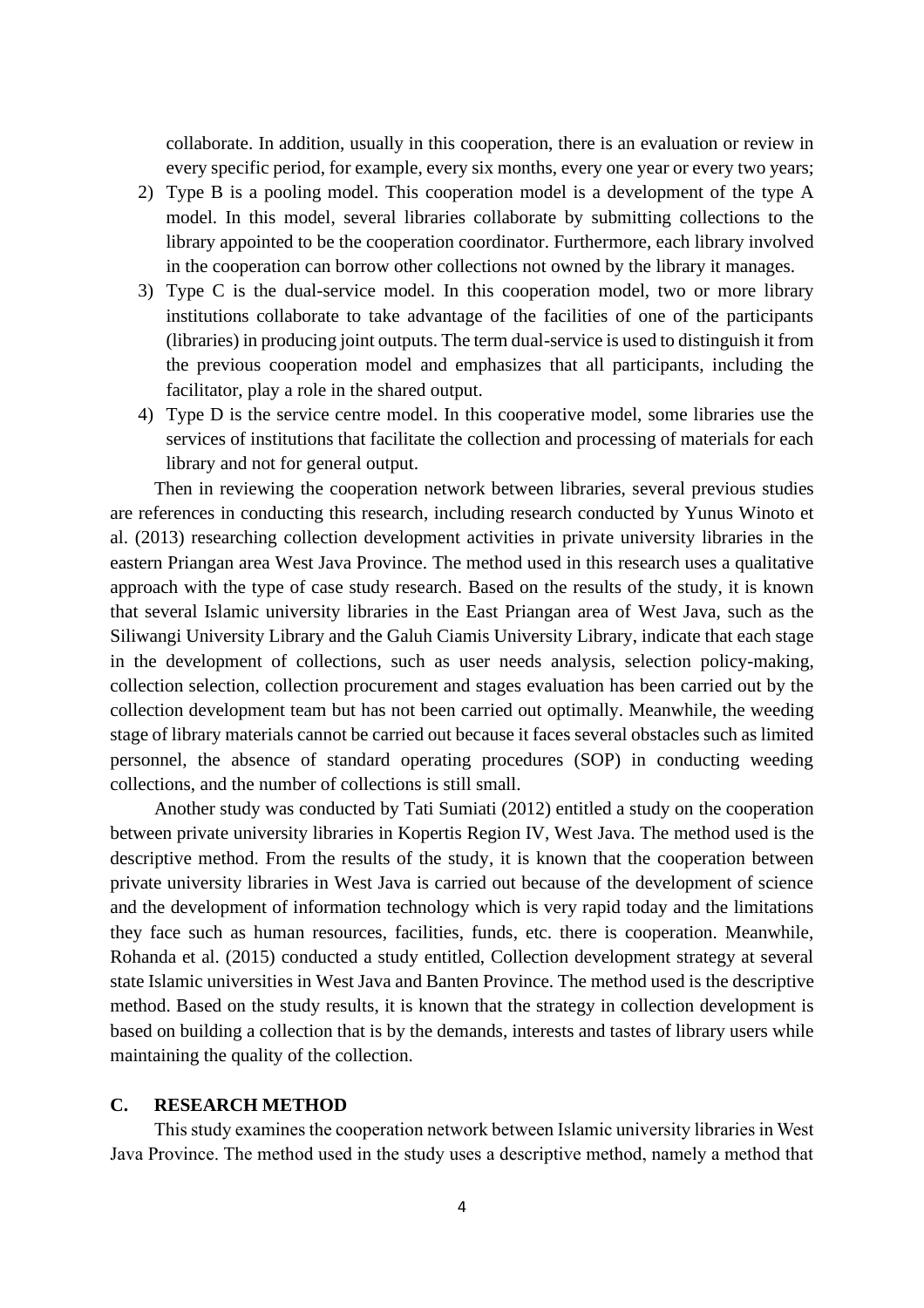aims to describe a symptom, event, and event that occurs factually, systematically, and accurately (Soegiyono, 2019). The population in this research is the head of the library of Islamic universities in West Java, totalling 70 people. As for the sampling technique, it is done using a census technique. This study's data collection techniques were carried out through questionnaires, observations, interviews, and library research. Meanwhile, the data analysis was carried out using descriptive statistical analysis, namely by presenting the research data in tables or the form of diagrams for further analysis and interpretation.

#### **D. RESEARCH RESULTS**

As previously stated, in the province of West Java, there are about 70 Islamic universities spread across 27 cities and regencies. Judging from the status of higher education institutions, as many as 68 are private universities, and only two universities are state or government-owned.



Figure 2: Islamic College Status Soruce : Data penelitian, 2019

Meanwhile, judging from the type of tertiary institution, Islamic tertiary institutions in Indonesia can be grouped into three (3) tertiary institutions, namely Islamic Universities, Islamic Institutes of Religion and Islamic Colleges. Based on the data that the researchers obtained from as many as 70 Islamic universities in West Java, which is an Islamic Universities, only one (1) university, namely the State Islamic University of Sunan Gunung Jati, which is located in the capital city of West Java Province in Bandung City. Meanwhile, there are 9 Islamic institutes of Islamic universities. One of them is a state Islamic university, the Syeh Nurjati State Islamic Institute, located in Cirebon City, West Java Province. The remaining eight universities are Islamic Religious Institutes with privately owned status. A total of 60 other Islamic universities in the form of Islamic Religious Colleges, and all of them are privately owned. As for an Islamic college in general, the location of the Islamic college is in and belongs to a boarding school.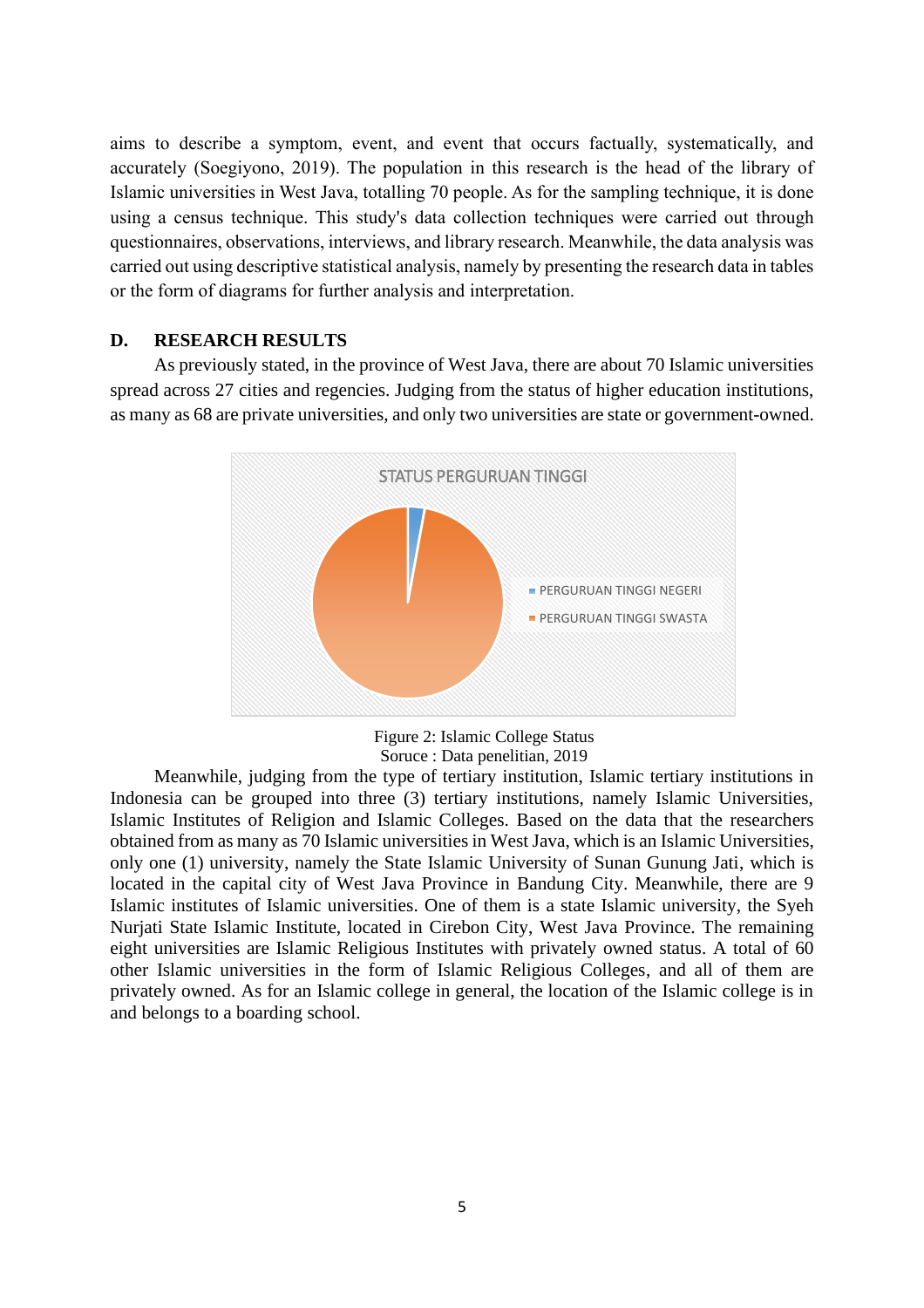

Figure 3: Types of Islamic Universities In West Java Source : Data Penelitian Tahun 2019

Of the 70 Islamic universities in West Java, all of them have libraries. However, based on observations made by the author, the condition of each library varies significantly from one library to another. Some libraries already have complete collections, buildings, facilities and human resources, but most of the collections, facilities, and human resources are still inadequate. In addition, it is also seen from the aspect of the budget for the implementation of the library, especially for the development of collections; in general, it is still lacking.

Realizing every Islamic university library in West Java has limitations, such as budget, facilities, and human resources. Meanwhile, on the other hand, the development of science is very rapid, which is indicated by the large number of scientific publications that the library must manage, so every library cannot meet all the needs of its users. In addition, in line with the development of information and communication technology, users are increasingly demanding a fast, precise, and diverse service. Therefore, it is necessary to build cooperation between Islamic university libraries in West Java. In this regard, it was revealed that all Islamic university libraries in West Java wanted a network of cooperation between libraries. There are several motivations among library managers to carry out collaborative networks between libraries, including meeting the needs of users that cannot be met by the libraries they manage, increasing the knowledge and skills of library managers, and expanding access to information for library users.

Then regarding the form of cooperation desired by the library manager of Islamic universities in West Java, including: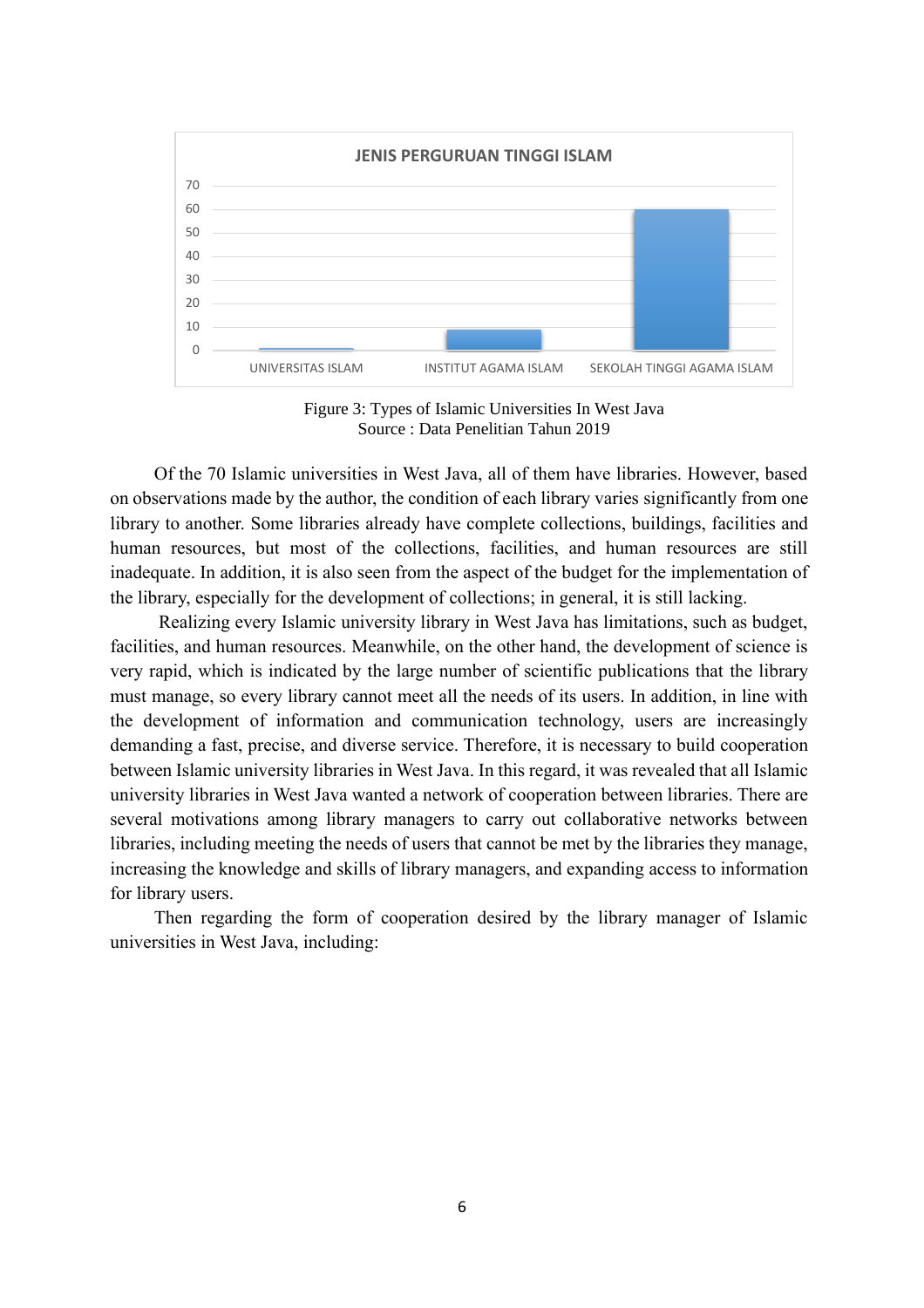

Figure 4: Form of Cooperation Network Between Islamic College Libraries Source: Data Penelitian Tahun 2019

Through cooperation between Islamic university libraries in West Java, each library can exchange information, share knowledge, and use each other's sources of information in each library to meet the needs of its users. Cooperation in the sense here is not just the exchange of books, borrowing and borrowing books, but various things that can be done together, mutually beneficial to improve the quality of library services. It is not easy if a library wants to try to meet all the needs of its users without cooperating. Regarding cooperation between Islamic university libraries, several activities have been carried out, such as establishing a West Java Islamic university library forum, seminars and training activities organized by library forums or other university libraries.

Then regarding the desired inter-library cooperation network model based on interviews with library managers of Islamic universities in West Java, namely the establishment of a collaborative network by involving all Islamic university libraries by appointing libraries that are already libraries from the State Islamic University of Sunan Gunung Jati and the Library of the Islamic Institute. The State of Syeh Nutjati Cirebon is a node and a coordinator for other Islamic higher libraries. One of the considerations is that the libraries of the State Islamic University of Sunan Gunung Jati and the State Islamic Institute of Islam Syeh Nurjati have relatively more complete collections, facilities and human resources when compared to other Islamic universities libraries. Based on the results of interviews with library managers about this cooperative network model, they hope there will be training on how to create a repository for every Islamic higher education library manager. After the repository of information exchange, cooperation between Islamic university libraries can run optimally.

#### **D. CONCLUSION**

Islamic university libraries in West Java have very diverse conditions. Of the 70 Islamic university libraries in West Java, seen from the aspects of collections, facilities, human resources, library buildings and the budget for library management, most of them still do not meet the standards of university library management. Realizing the limitations faced by some libraries, the managers desire to collaborate with Islamic university libraries in West Java.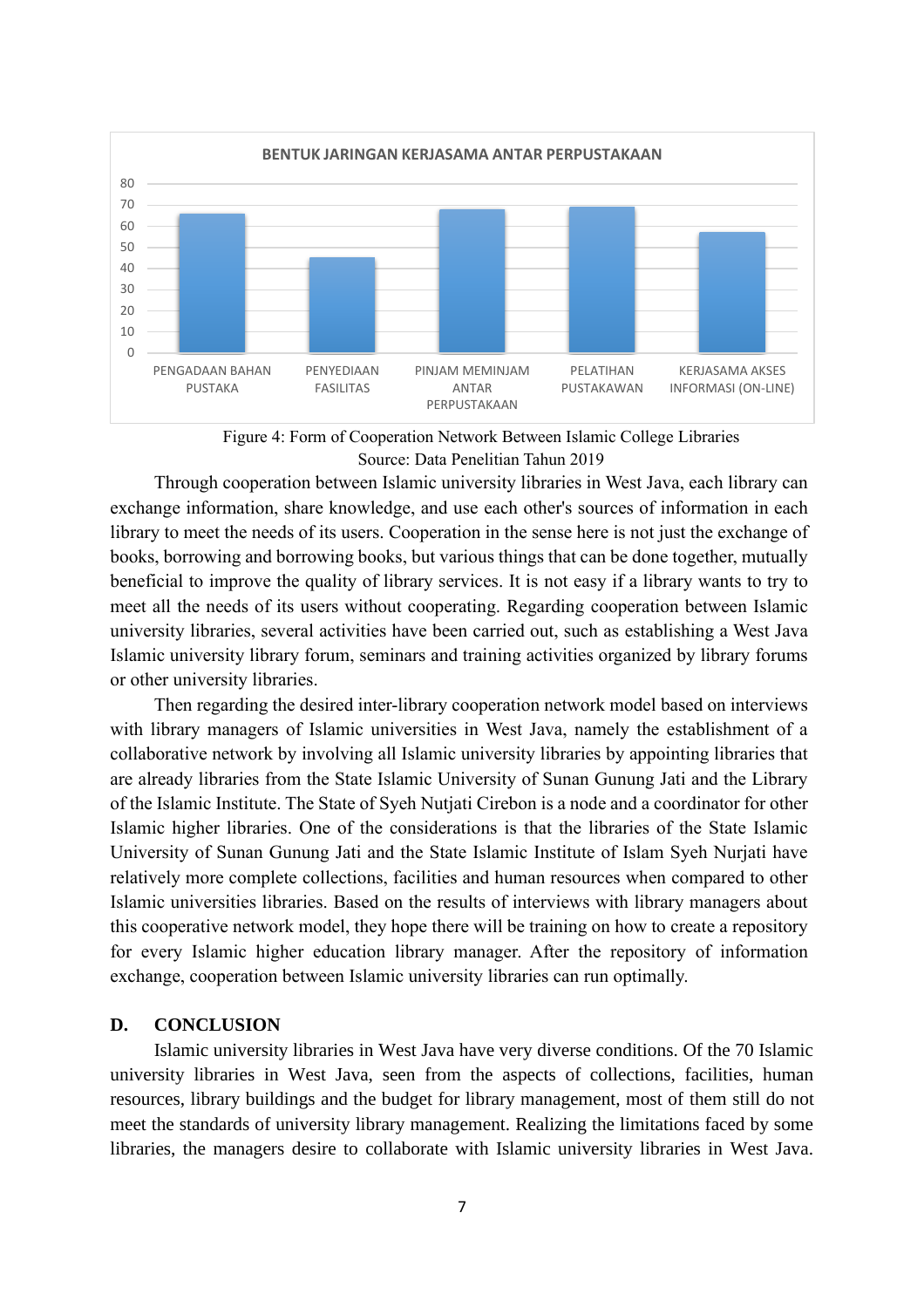Several forms of cooperation have been carried out so far, such as establishing a library forum for Islamic universities in Indonesia and West Java, seminars and training activities carried out by several university libraries. Meanwhile, other forms of cooperation desired are cooperation in the procurement of library materials, cooperation in training, cooperation in exchanging information sources and cooperation in accessing information between libraries online. Regarding the cooperation network model between libraries, what is desired is to build a cooperation network between libraries of Islamic universities in West Java by appointing the library of the State Islamic University of Sunan Gunung Jati and the Library of the State Islamic Institute of Syeh Nutjati as nodes and coordinators in these collaborative activities.

#### **REFERENCES**

- Alabaster, Carol. (2002). *Developing an Outstanding Core Collection: A Guide for Libraries*, ALA, Chicago.
- Bungin, Burhan. (2006). *Analisis Data Penelitian Kualitatif*. Jakarta; PT Radja Grafindo Perkasa.
- Dervin, Brenda. (1983) "An Overview of SenseMaking Research: Concepts, Method and Results to Date". Paper presented at the annual meeting of the International Communication Association, Dallas, TX, May Dalam *<http://communication.sbs.ohiostate.edu/>*, tanggal 10 Maret 2006 pukul 7.49
- Case, Donald O. 2007. *Looking For Information,* United Kingdom; Emerald Group Publishing Limited.
- Evans, G Edward and Sheila S Ittner. 2011. *Introduction to Technical Services, Library* Unlimited, Canada.
- Hesse-Biber, Sharlene Nagy. 2010. *Mixed Methods Research : Merging Theory And Practice*, New York, Guilford Press.
- Intner, Sheila S and Peggy Johnson. 2008. *Fundamental Of Technical Service* Management, ALA, Chicago.
- Kao, Mary L. 2011. *Introduction To Techniceal Services for Library Technicians*, ALA, London.
- Johnson, Peggy. 2009. *Fundamental of Collection Development And Management,* ALA, London.
- Miharja, Rohanda, et.all. (2021). *The Motivation of Community Reading Park Managers In West Bandung Regency, West Jawa Province, Indonesia*, Library Philosophy And Practice, ISSN : 1522-0222, Vol 6104.
- Pendit, Putu Laxman. 1992. Makna Informasi: Lanjutan Dari Sebuah Perdebatan Dalam *Kepustakawanan Indonesia: Potensi dan Tantangan.* Jakarta : Kesainc Blanc
- Pendit, Putu Laxman. 2009. *Perilaku Informasi, Semesta Pengetahuan*, Artikel, dalam Putubuku.
- Polanka, Sue. 2011. No Shelf Requiered : E Book In Library, Librray Unlimited, Canada.
- Sugiyono. (2011). *Metode Penelitian Kuantitatif, Kualitatif dan R & D*, Bandung : Alfabet.
- Sugiyono. (2008). *Statistik Non-Parametrik*, Bandung : Alfabet.
- Sugiyono. (2007). *Statistik Untuk Penelitian dengan Aplikasi SPSS*, Bandung : Alfabet.
- Sukaesih, Sukaesih, et.al. (2021). *Pionering Public Space Reading Park In The Karangsong Mangrove Forest Eco-tourism Area, Indramayu Regency, West Java POrovince, Indonesia,* Library Philosophy And Practice, ISSN : 1522-0222.